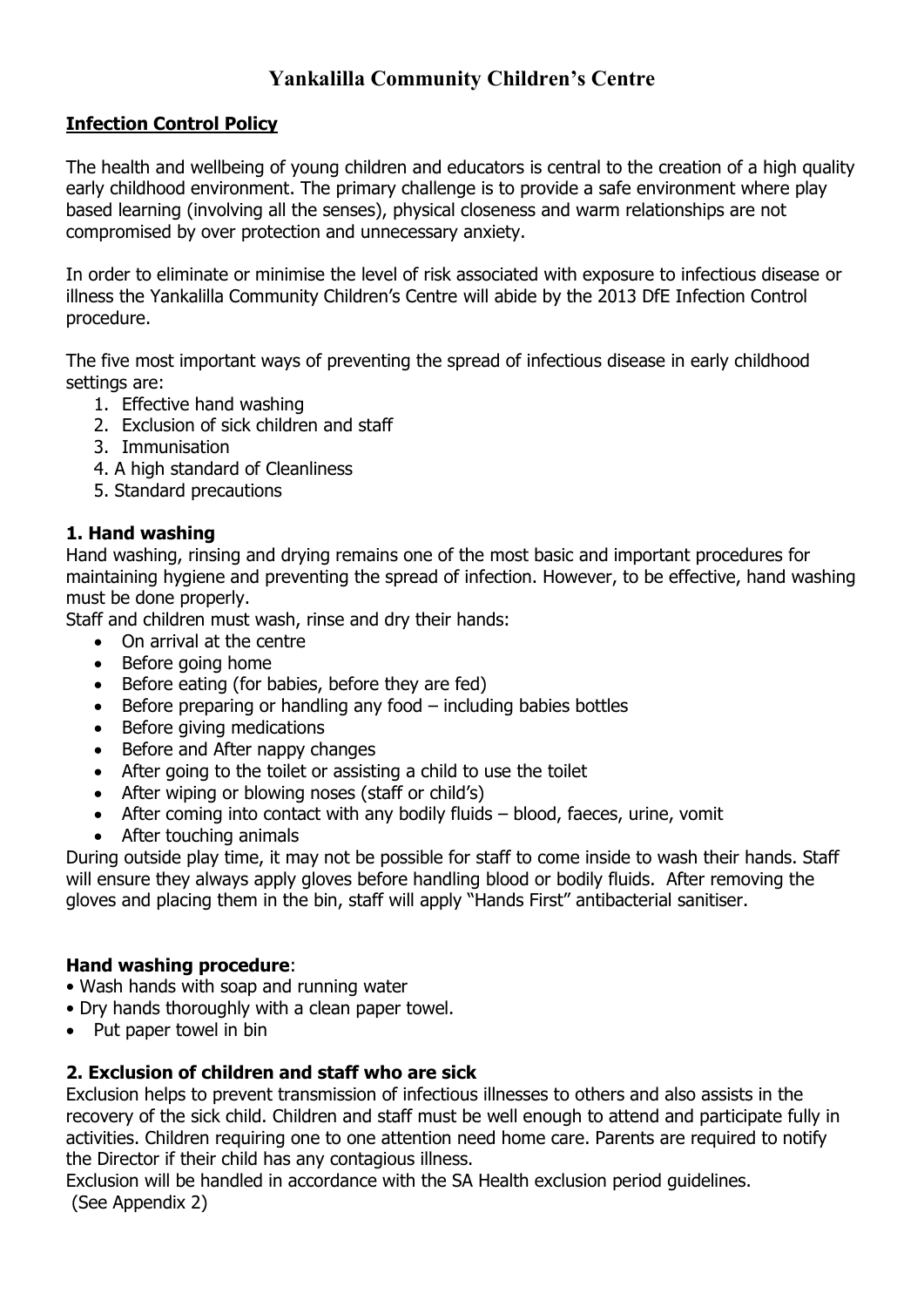In addition, the centre has a 24 hour exclusion policy for children who have vomited or who have excreted more than one loose bowel action. Exclusion for 24 hours gives the vomiting and diarrhoea time to subside and for normal activity and diet to be reintroduced.

In the event of an 'outbreak' of gastro ( more then 3 recorded cases) it is the recommendation of the SA Health that affected children are excluded for atleast 48 hours after their last vomit or loose bowel action.

Children may return to the Centre after the prescribed exclusion period.

The exclusion guidelines also apply to staff.

In the case of a confirmed infectious disease or illness, Educators will record this on the illness record in the staffroom. If more then 3 cases of the same illness or disease have been confirmed a notice will be displayed on the front office door. When updating infectious diseases on the door only include cases in the past 2 weeks (Educators to date each case).

## **Identifying symptoms of an excludable infectious illness and notifying families**

The staff will be vigilant in identifying symptoms which may indicate an excludable infectious illness or disease. The Centre does not have the facilities or the staff to care for sick children: therefore, children who are unwell, require one on one care or who have infections or contagious illnesses are not able to be cared for at the centre. Parents will be advised on enrolment that children who are unwell should stay home from childcare or preschool.

If a child becomes ill while they are at the centre every effort will be made to contact the parent/guardian or emergency contact people.

Parents will be contacted and child sent home when a child:

- Has difficulty breathing
- Refuses to drink fluids and eat
- Vomits
- Is coughing uncontrollably
- Complains of headaches, earache or has a discharging ear
- Needs to be comforted constantly has no interest in play/ becomes one on one care
- Has a fever (temperature of 37.6 or higher)
- Develops a rash
- Is pale and sleepy
- Diarrhoea 2 loose bowel actions on the same day

Unwell children will be isolated as much as practical until the child is able to be collected. If medical attention is required, an ambulance will be called, depending on the severity of the illness. The centre will maintain a record of illnesses in the centre and an illness report form will be prepared for any child asked to be collected from the centre due to symptoms of illness.

| Classification          |                              |
|-------------------------|------------------------------|
| Low temperature (or     | $<$ 36°C                     |
| hypothermia)            |                              |
| Normothermia            | $36 - 37.5$ <sup>o</sup> C   |
| Low grade fever (or     | $37.6 - 37.9$ <sup>o</sup> C |
| normothermia)           |                              |
| Fever (or hyperthermia) | $\geq$ 38°C                  |

## Temperature Ranges

# 3. **Immunisation**

#### **Children**

The most effective method of preventing certain infections is immunisation. Immunisation protects the person who has been immunised, children who are too young to be immunised and other people who have been vaccinated but did not respond to the vaccine.

All children who attend child care or kindy are expected to remain fully vaccinated as part of the SA Government immunisation strategy. As part of the enrolment process for every child, parents are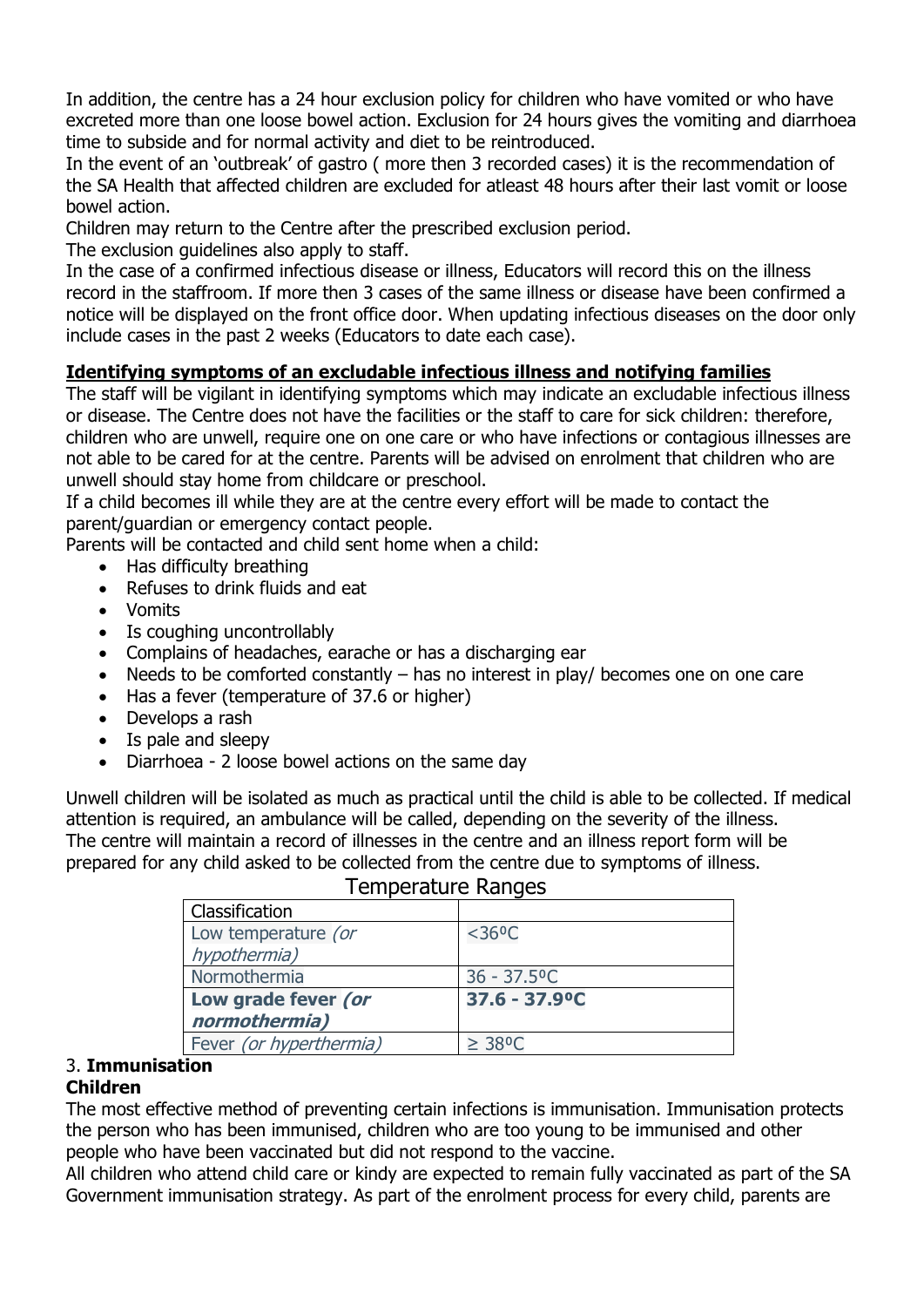required to provide the centre with an Australian Immunisation History Statement For subsequent vaccinations, parents are reminded and required to provide a record of each vaccination within two weeks of the vaccination being administered or when next attending the service (whichever occurs first). Where an immunisation record is not provided or where the record is outdated when sighted, the child will be unable to attend until their immunisation record is updated. . .

Any occurrence of a communicable disease, including a vaccine preventable disease will be reported to on the DfE Incident Management Response System (IRMS) and relevant authorities notified in accor dance with the DfE Injury Incident Reporting and Investigation Procedure. YCCC will notify all families if a case of an Immunisable illness is confirmed.

## **Staff**

It is recommended that staff reduce their risk of transmission of infectious diseases by obtaining the following immunisations:

- Hepatitis A; Hepatitis B; Influenza; Tetanus
- Any childhood diseases they have not had (measles, mumps, rubella and chicken pox.)
- TGA approved Covid 19 Vaccination (Moderna, AstraZeneca, Pfizer)

#### **4. A high standard of cleanliness**

Reducing the number of germs in the environment can break the chain of infection. Regular cleaning of surfaces with detergent and water, followed by rinsing and drying is the most useful method for removing germs from surfaces. Detergents and scrubbing help loosen the germs so they can be rinsed away with clean water. Drying the surface makes it harder for germs to survive or grow. The most effective method is use a container (spray bottles are NOT RECOMMENDED) of detergent and warm water (cold water can be used with a little extra scrubbing), immerse a cloth in it, wring it out, then clean the area with a vigorous scrubbing action, following by rinsing and drying.

Toys, surfaces and bedding will all be regularly cleaned to prevent the spread of infection. Baby's toys that have been mouthed will be cleaned after use on a daily basis. Toys used in the over 2's program will be cleaned at the end of each week. A cleaning schedule applies to the cleaning of all other toys. Toys will be cleaned in warm soapy water and dried outside in the sun (weather permitting).

The centre will be cleaned every night. Only non-hazardous cleaning products (as classified according to criteria of Safe Work Australia) will be used. During outbreaks of an infectious disease ie gastro – disinfectant will be applied to surfaces ie table tops, toys and door handles AFTER routine cleaning with detergent and water. NB: disinfectant will not kill germs if the surfaces have not been cleaned first.

#### **5. Standard Precautions**

Prompt management of accidental spills of body fluids – including blood, vomit, urine, faeces and nasal discharge reduces the potential risk to children and educators. Standard Precautions assumes that all body substances are potentially infectious. Standard Precautions (see Appendix 1) will be followed when handling:

- Blood, including dried blood
- Body substances including saliva, urine and faeces
- Broken skin (cuts and abrasions)
- Mucous membranes (lining of nose, mouth)

In the event that a child or staff member is exposed to blood or a body substance a Post Exposure Response (see Appendix 1) will be followed.

Correct procedures for dealing with blood, faeces, vomit and urine spills are detailed in Appendix 1.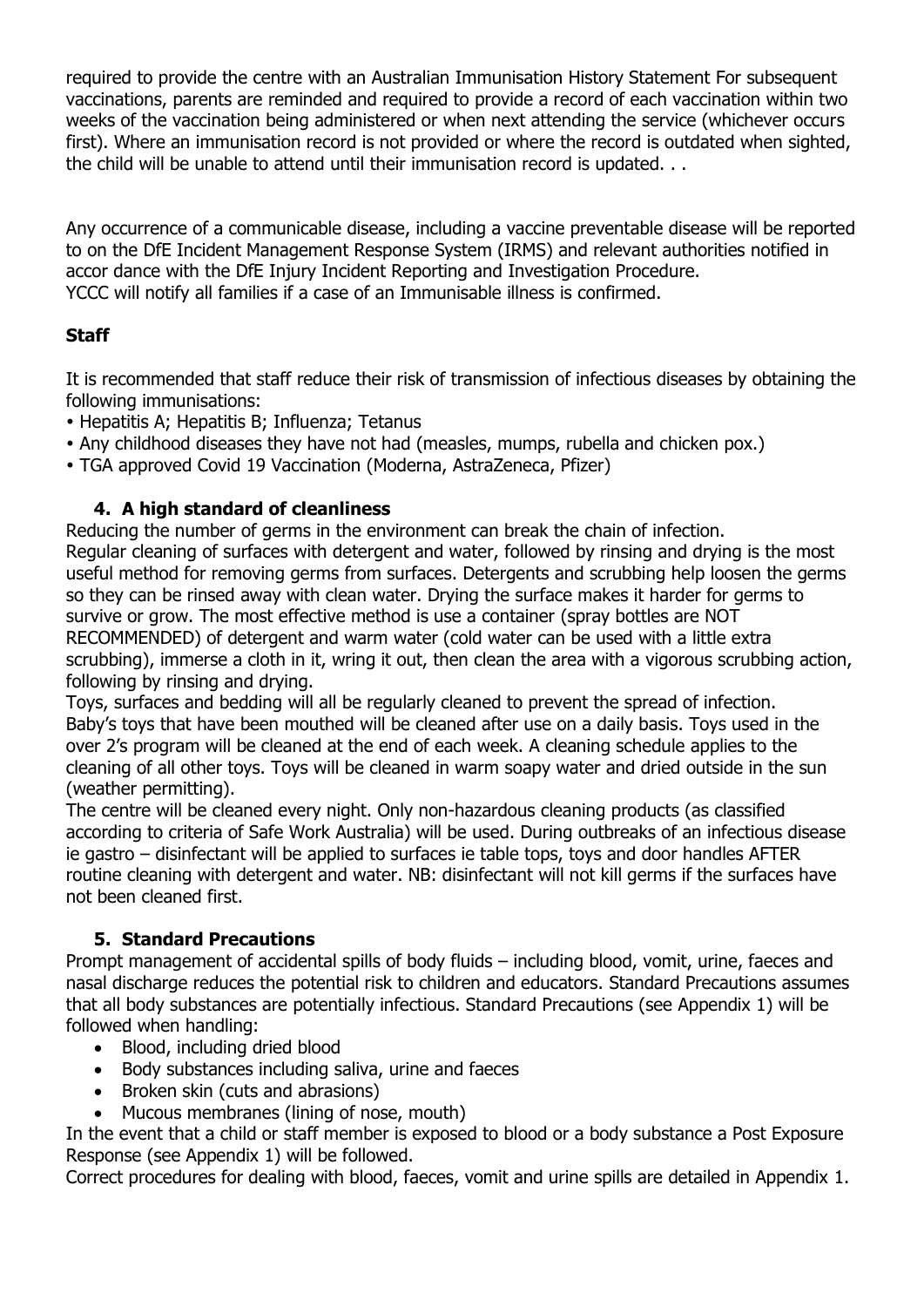#### **Notifiable Infectious diseases**

The Director will report all instances of Notifiable Infectious Diseases on IRMS and to the Director Health and Safety Services on 82267555.

Source:

.

Edi.sa.edu.au -\_First aid and infection control standard. Department for Education and Child Development (2013) Infection Control Procedure National Health and Medical Research Council (2012) - Staying Healthy: Preventing infectious diseases in early childhood education and care services (5th Ed.) DfE (2021). - Protecting children from vaccine preventable diseases procedure. SA Health - Exclusion from childcare, preschool and work. Last updated 10th August 2021 The Royal Children's Hospital Melbourne - Temperature Management

#### Adopted: March 2004

Table 1: Revision Record – Started September 2017

| <b>VERSION</b> | <b>APPROVAL DATE</b> | <b>NEXT REVIEW</b> | <b>REVISION DESCRIPTION</b>                                                                                                                                                        |
|----------------|----------------------|--------------------|------------------------------------------------------------------------------------------------------------------------------------------------------------------------------------|
| 1.1            | October 2017         | November 2018      | Policy revised to rename section 4 "A high standard of<br>cleanliness" and to include a more detailed descrition<br>of cleaning surfaces plus safely dealing with blood<br>spills. |
| 1.2            | October 219          | November 2020      | Minor changes to reflect the requirements of Staying<br>Healthy in Child Care                                                                                                      |
| 1.3            | November 2021        | November 2022      | Policy revised to include the new requirements by SA<br>Government that all children who attend child care or<br>kindy are immunised.                                              |
| 1.4            | October 2021         | November 2022      | Updated temperature guidelines<br>Removed medical clearance<br>Added Covid 19 immunisation to staff.<br>Updated 48 hours outbreak exclusion period                                 |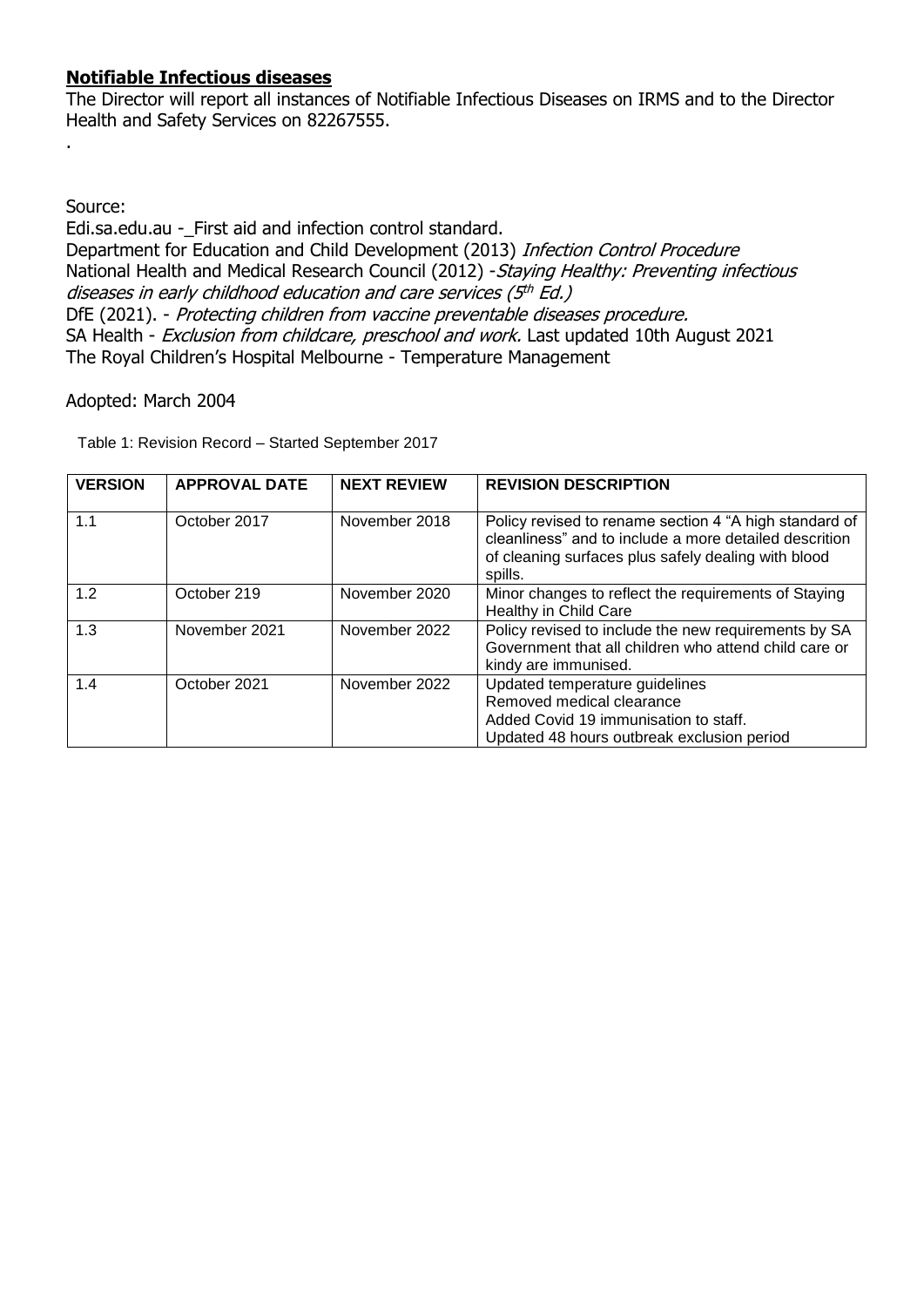# **Appendix 1 Standard Precautions**

Standard precautions are hygiene practices incorporating hand hygiene and the use of gloves, other appropriate PPE to eliminate or minimise the risk of exposure to an infectious disease.

1. Hands must be washed after contact with blood or a body substance

2. Water impermeable gloves must be worn when likely to be exposed to blood or a body substance, or contaminated materials.

3. Hands must be washed and dried immediately after removing gloves (gloves cannot be guaranteed to prevent skin contamination and may not remain intact during use).

4. Cuts or abrasions on any part of a child or staff members body must be covered with waterproof dressing at all times.

# **Safely Dealing with spills**

| <b>Blood</b>                                   |                                                                                |
|------------------------------------------------|--------------------------------------------------------------------------------|
| Size of spill                                  | What to do                                                                     |
| Spot (e.g. drop of blood                       | • Wear gloves                                                                  |
| Less than the size of                          | • Wipe up blood immediately with a damp cloth, tissue or paper                 |
| a 50 cent coin                                 | towel                                                                          |
|                                                | . Place the cloth, tissue or paper towel in a plastic bag or alternative; seal |
|                                                | the bag and put it in the rubbish bin                                          |
|                                                | • Remove gloves and put them in the rubbish bin                                |
|                                                | . Wash surface with detergent and warm water                                   |
|                                                | • Wash your hands with soap and water                                          |
| Small (up to the size of the palm• Wear gloves |                                                                                |
| of your hand                                   | • Place paper towel over the spill and allow the blood to soak in              |
|                                                | • Carefully lift the paper towel and place it in a plastic bag or alternative; |
|                                                | seal the bag and put it in the rubbish bin                                     |
|                                                | • Remove gloves and put them in the rubbish bin                                |
|                                                | • Clean the area with warm water and detergent using a disposable cloth        |
|                                                | or sponge; place the cloth in the rubbish bin                                  |
|                                                | . Wipe the area with diluted bleach and allow to dry                           |
|                                                | • Wash your hands with soap and water                                          |
| Large (more than the size of                   | •Wear gloves                                                                   |
| The palm of your hand                          | • Cover the area with an absorbent agent (e.g. kitty litter or sand) and       |
|                                                | allow the blood to soak in                                                     |